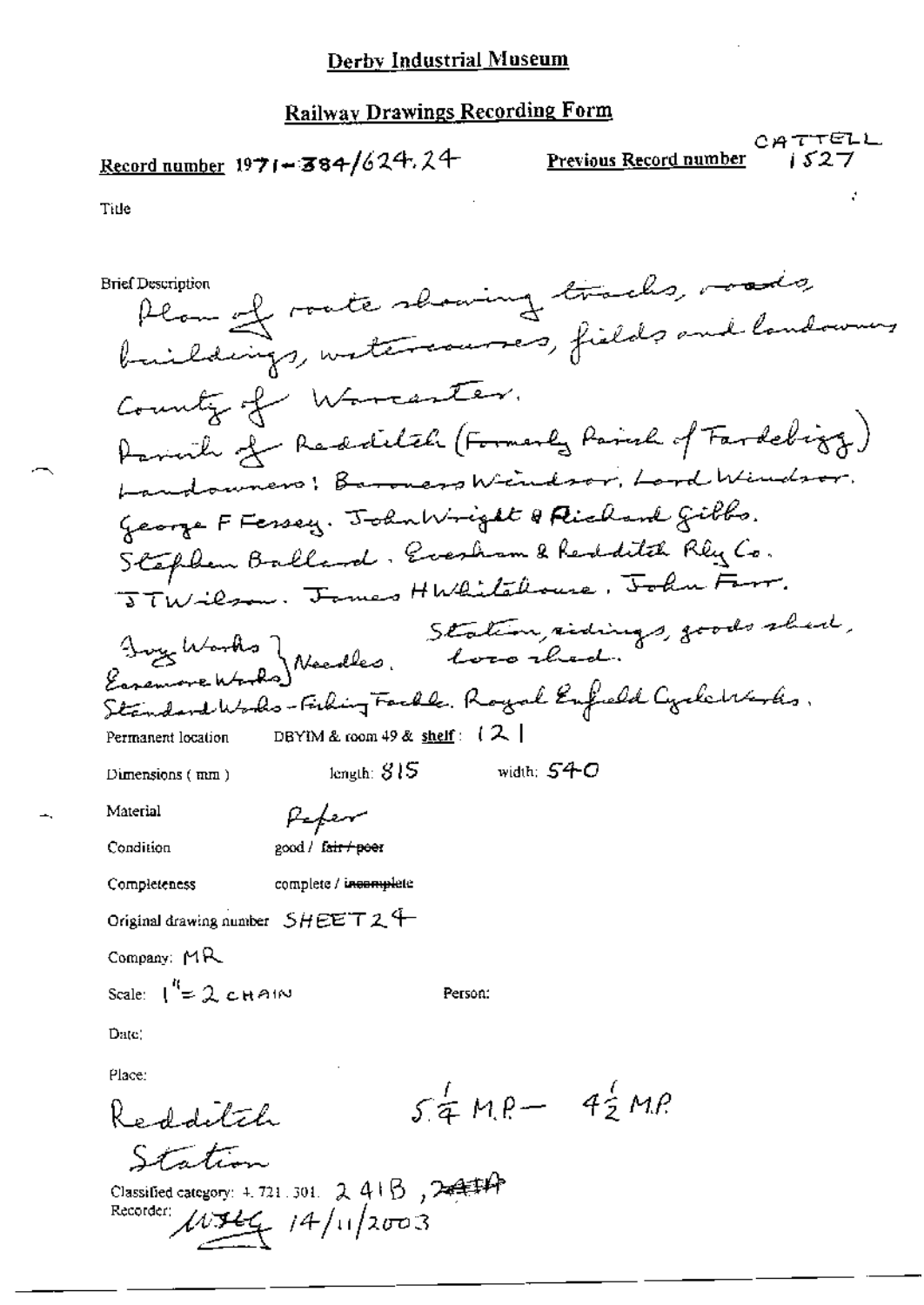# $\frac{\text{Record number}}{1971 - 384}/624.2^3$

Previous Record number

CATTELL

Title

Plan of rate showing tracks, roads, **Brief Description** buildings, watercourses, fields and landowing County of Warnich. County of Worcester. Parcile of Jpseez. Parcile of Redditch (Formerly Landowners: Thomas Entirile. James H Whitehouse. Dorothy Sarson. Rev Edwin Alfred Kempson. Mrs SE Weitchause & Mins H Milles. South each of Reddetch Tunnel. Huins Brick Works. Eadies Cycle Works. DBYIM & room  $49$  & shelf:  $[2]$ Permanent location width:  $540$ length:  $815$ Dimensions (mm) Material Paper good / fair / poor Condition complete / incomplete **Completeness** Original drawing number  $SHEET \geq 3$ Company:  $MR$ Scale:  $1^{4} = 2$  chain Person: Date: Place:  $6MP-5FMP$ Redditch Classified category: 4, 721, 301, 24 (B)  $103466$   $19/11/2003$ Recorder: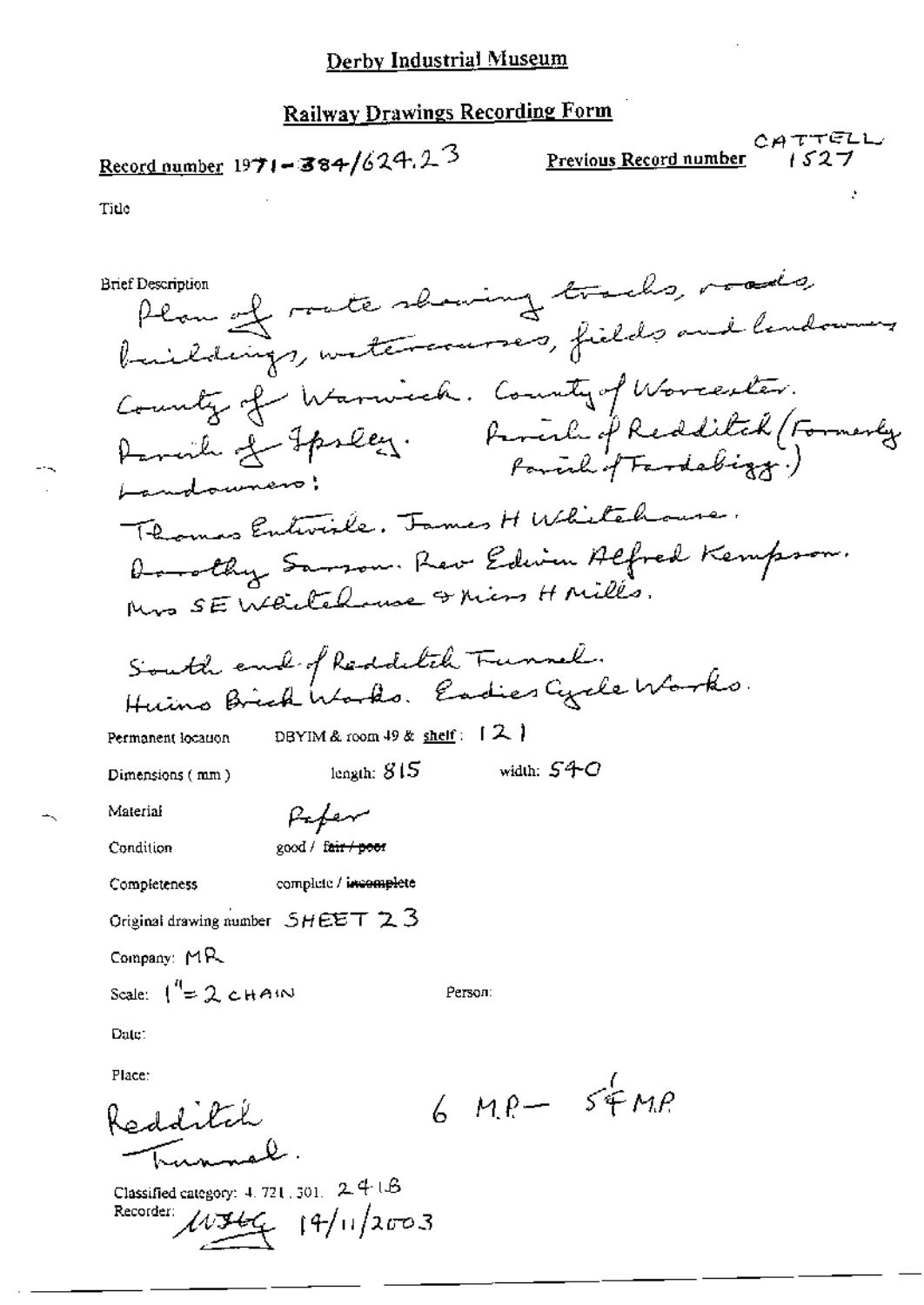## Record number  $1971 - 384/624.22$

CATTELL Previous Record number 1527

Title

Plan of route showing tracks, roads **Brief Description** County of Warnick. Parcile of Fpslay bandowners: Michael Smith Stokes. Thomas Entwisher.

| Permanent location                            | DBYIM & room 49 & shelf: $(X  $     |  |
|-----------------------------------------------|-------------------------------------|--|
| Dimensions (mm)                               | width: $54-$ O<br>length: $815\,$   |  |
| Material                                      |                                     |  |
| Condition                                     | good / fair / poor                  |  |
| Completeness                                  | complete / incomplete               |  |
|                                               | Original drawing number $SHEET$ 2.2 |  |
| Company: $MR$                                 |                                     |  |
| Scale: $\int_{0}^{4} = 2 \text{ cm}$          | Person:                             |  |
| Date:                                         |                                     |  |
| Place:                                        |                                     |  |
|                                               | $64 \text{ MP} - 6 \text{ MP}$      |  |
|                                               |                                     |  |
| Classified category: $4.721.301.$ $\&$ 4 $1B$ |                                     |  |
|                                               | Recorder: $19/112003$               |  |
|                                               |                                     |  |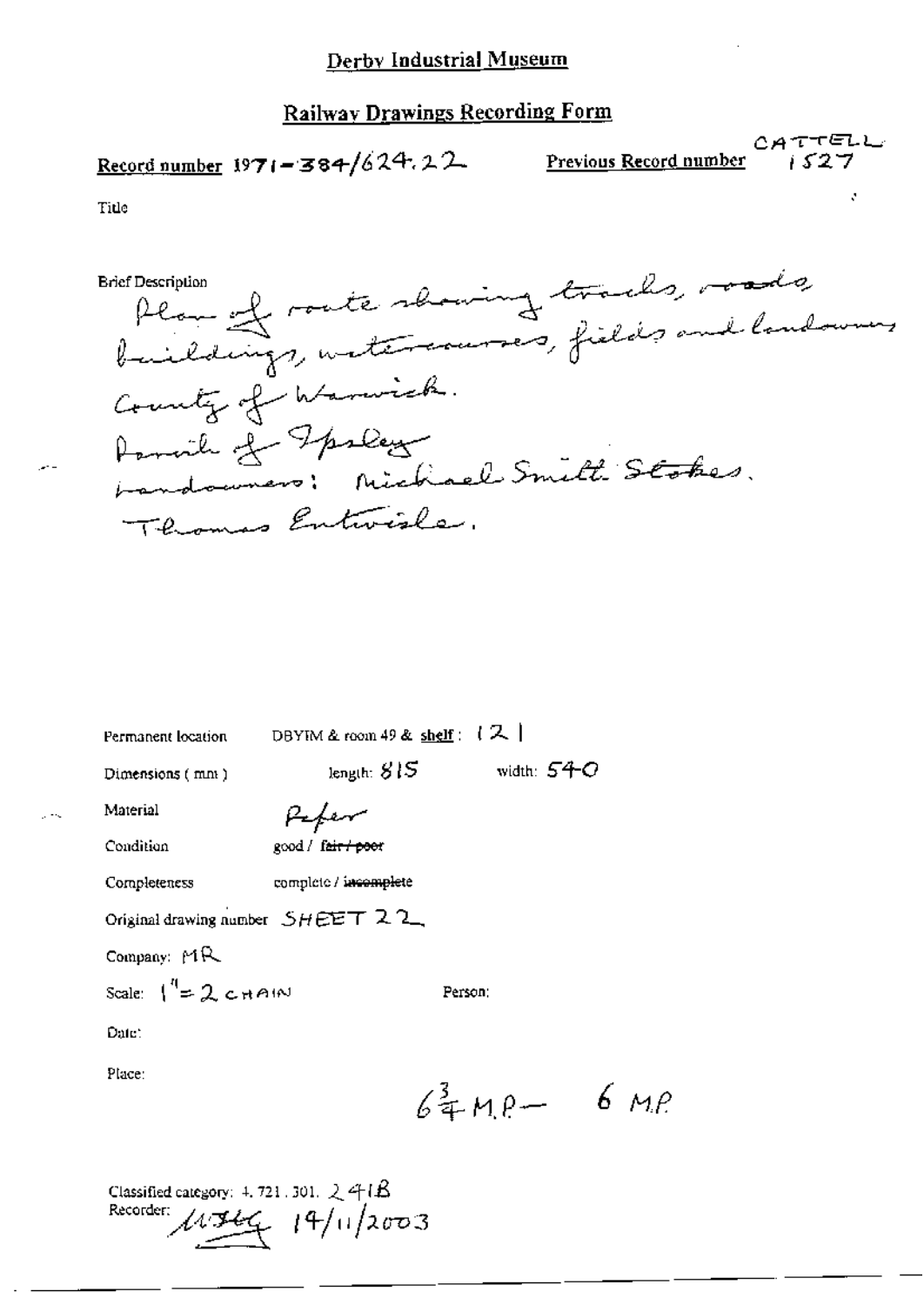# Record number 1971-384/624.21

Previous Record number

CATTELL

Title

Plan of rate showing tracks, roads Brief Description County of Warwich. Parish of Graley. imandoumers; Messon WJ8R&ASLandor. Thomas Entwise. MSStakes.

| Permanent location                  | DBYIM & room 49 & shelf: $12$              |                 |  |
|-------------------------------------|--------------------------------------------|-----------------|--|
| Dimensions (nm)                     | iength: $815$ .                            | width: $540$    |  |
| Material                            | Hafer                                      |                 |  |
| Condition                           | good / fair / peer                         |                 |  |
| Completeness                        | complete / incomplete                      |                 |  |
| Original drawing number $SHEET$ 2 1 |                                            |                 |  |
| Company: $MR$                       |                                            |                 |  |
| Scale: $\int_{0}^{t} = 2 cH A/N$    |                                            | Person:         |  |
| Date:                               |                                            |                 |  |
| Place:                              |                                            |                 |  |
|                                     |                                            | $75 MP - 67 MP$ |  |
|                                     |                                            |                 |  |
|                                     | Classified category: 4, 721, 301, $2.41.6$ |                 |  |

Recorder:  $14/12003$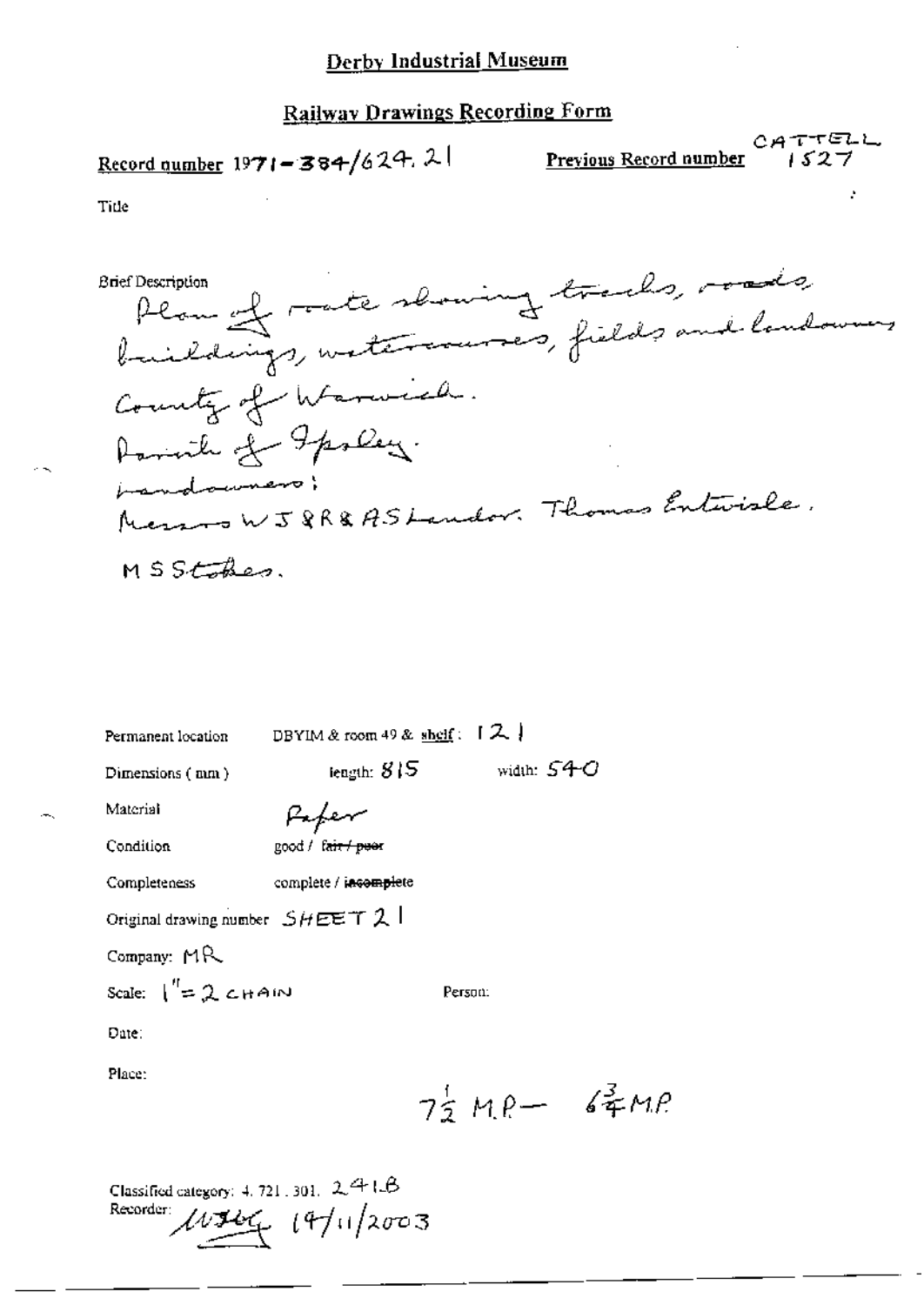## Record number 1971-384/624.20

CATTELL Previous Record number

i 527

Title

Plan of rock showing tracks, roads, **Brief Description** buildings, untercourses, fields and landowners County of Warnick Parcile of Sambourn (Formerly Parisk of Coughton).<br>Landonners : Parisk of Studley. Sir NWG Throckmoston. Mary Gould & Ann Nott. Menson TDiscon 8 TDJ Contact Watton George Birch & Wife, Messo WJRR&AS Landon Station, ridings, goodsshed. . صن<del>ار د به</del> س DBYIM & room  $49$  & shelf:  $12$ Permanent Iocation width:  $540$ length:  $815$ Dimensions (mm) Material Pefer Condition 200d / fair / poor Completeness complete / incomplete Original drawing number  $SHEETQO$ Company:  $MR$ Scale:  $\int_{0}^{1} = 2 cH A/N$ Person: Date: Place:  $84$  MP-  $72$  MP Studley<br>& Aztword Bank Stalion Classified category: 4, 721, 301, 2, 4 LB Recorder:  $40366 + 14/11/2003$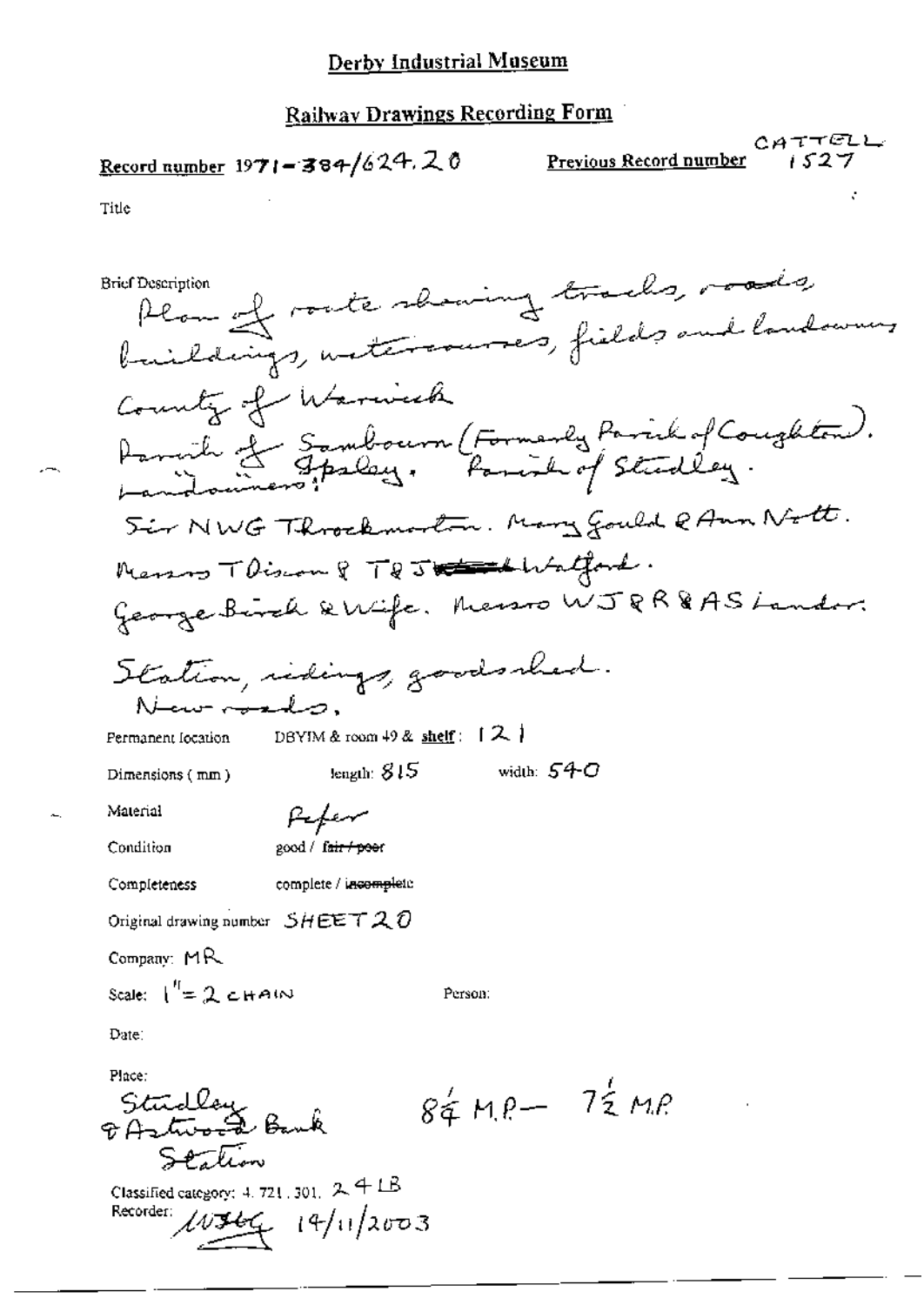# Record number  $1971 - 384/624$ . 19

CATTELL Previous Record number

 $1527$ 

Title

Plan of route showing tracks, roads **Brief Description** baildings, watercourses, fields and landowners County of Warwick. Parink of Sambourn (Formerly Conglilon) andowners:<br>Ann Hobbins. Sir NWG Fhrockmorton. Landouners! Part of Studley & Artwood Bank Station.

| Permanent location                             | DBYIM & room $49$ & shelf: $12$ |              |  |
|------------------------------------------------|---------------------------------|--------------|--|
| Dimensions (mm)                                | length: $815$                   | width: $540$ |  |
| Material                                       |                                 |              |  |
| Condition                                      | good / fair / poor              |              |  |
| Completeness                                   | complete / incomplete           |              |  |
| Original drawing number $SHEET l$ <sup>1</sup> |                                 |              |  |
| Company: $MR$                                  |                                 |              |  |
| Scale: $\int_{0}^{\eta} = 2 \cosh \theta$      |                                 | Person:      |  |
| Date)                                          |                                 |              |  |
| Place:                                         |                                 |              |  |
|                                                |                                 | $9MP - 84MP$ |  |

Classified category: 4, 721, 301,  $241B$ Recorder:  $4.744$  7/11/2003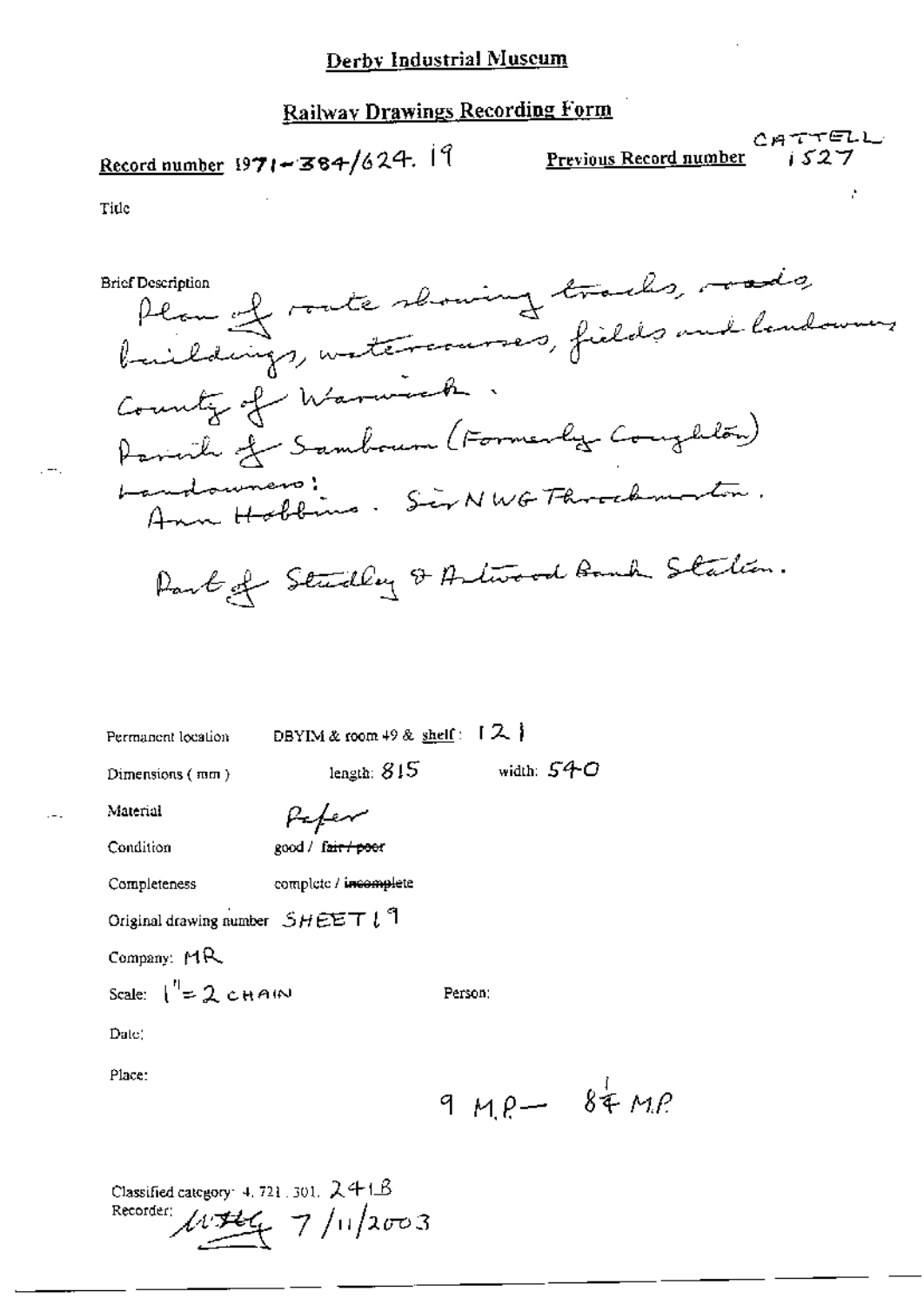## Record number 1971-384/624.18

Previous Record number

 $CATTELL$ 

ż

Title

Plan of rate showing tracks, roads **Brief Description** County of Warnick. Annuile et Completion.<br>Landouiners: Component (Formanles Completia) Sir NWG Threatmenten. Ann Hollin.

DBYIM & room 49 & shelf:  $(2)$ Permanent location length:  $815$ width:  $S4$ C

Dimensions (mm)

Pefer

Condition

Material

good / fair / peer

Completeness

complete / incomplete

Original drawing number  $SHEET$  |  $\&$ 

Company:  $MR$ 

Scale:  $1^{\prime\prime} = 2$  chain

Date:

Place:

 $934MP - 9MP$ 

Person:

Classified category: 4, 721, 301, 241B Recorder:  $11/146$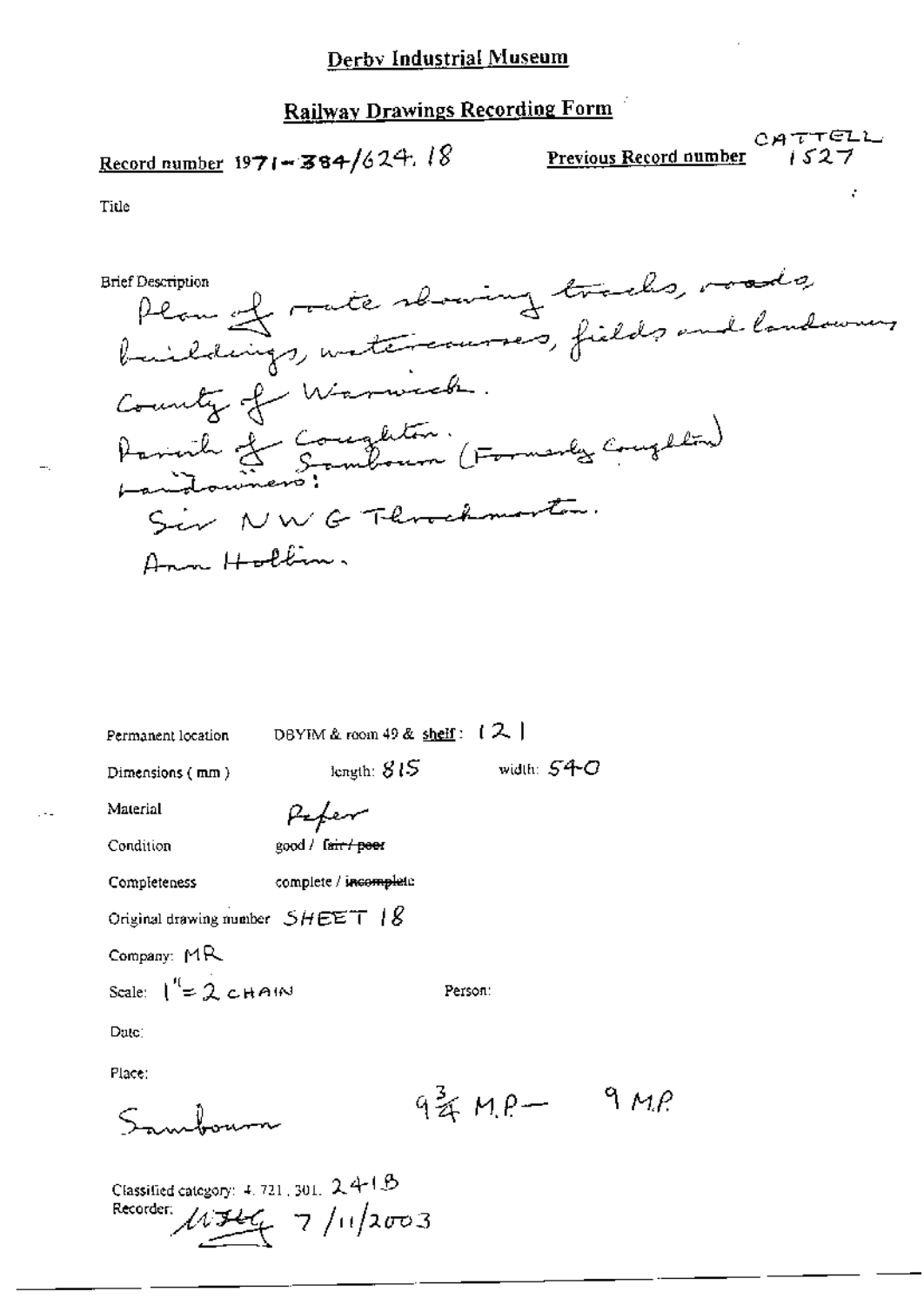# Record number 1971-384/624.17

CATTELL Previous Record number

i 527

Title

Plan of route showing tracks, roads, **Brief Description** County of Warnick. Parink of Congleton. Landsumers;<br>Sir & NWG Floodmorton Station & reding

Permanent location

DBYIM & room 49 & shelf :  $\{2\}$ 

leagth:  $815$  width:  $540$ 

Person:

 $10\frac{1}{2}MP - 94MP$ 

Dimensions (mm)

Paper

Condition

Material

good / fair / poor

Completeness

complete / incomplete

Original drawing number SHEET 17

Company: MR

Scale:  $1^{4}$  = 2 c HAIN

Date:

Place:

Coughton

Classified category: 4, 721, 301,  $2418$ Recorder  $\mu = \frac{1}{2} \pi \frac{1}{2003}$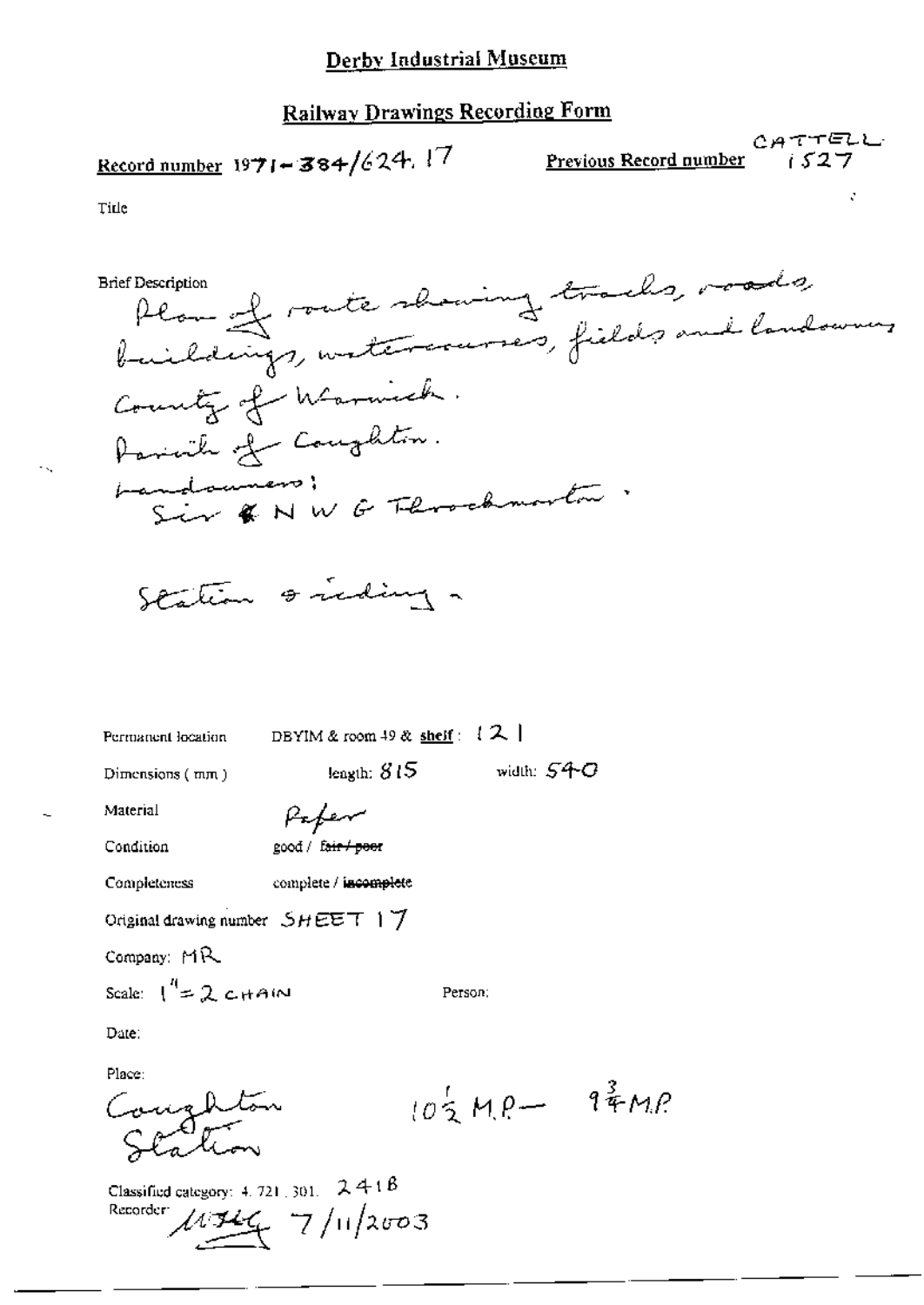# Record number  $1971 - 384/624.16$

CATTELL Previous Record number

 $1527$ 

Title

Plan of roate showing tracks, roads, **Brief Description** County of Warnick. Amerika de Goughton.<br>Landoumero: Rev FM Spiladung. Sir Nicholas William George Throckmorton.

| Permanent location                  | DBYIM & coom 49 & shelf: $(2)$ |         |              |                 |
|-------------------------------------|--------------------------------|---------|--------------|-----------------|
| Dimensions (mm)                     | length: $815$                  |         | width: $540$ |                 |
| Material                            | Kefer                          |         |              |                 |
| Condition                           | good / fair / poor             |         |              |                 |
| Completeness                        | complete / incomplete          |         |              |                 |
| Original drawing number $SHEET$ (6) |                                |         |              |                 |
| Company: $MR$                       |                                |         |              |                 |
| Scale: $1^9$ = 2 c HAIN             |                                | Person: |              |                 |
| Date:                               |                                |         |              |                 |
| Place:                              |                                |         |              |                 |
|                                     |                                |         |              | $114MP - 103MP$ |
|                                     |                                |         |              |                 |
|                                     |                                |         |              |                 |

Classified category: 4, 721, 301,  $241B$ Recorder:  $\mu = 4 \pi \frac{1}{2} \pi \frac{1}{2} \pi \frac{1}{2} \pi$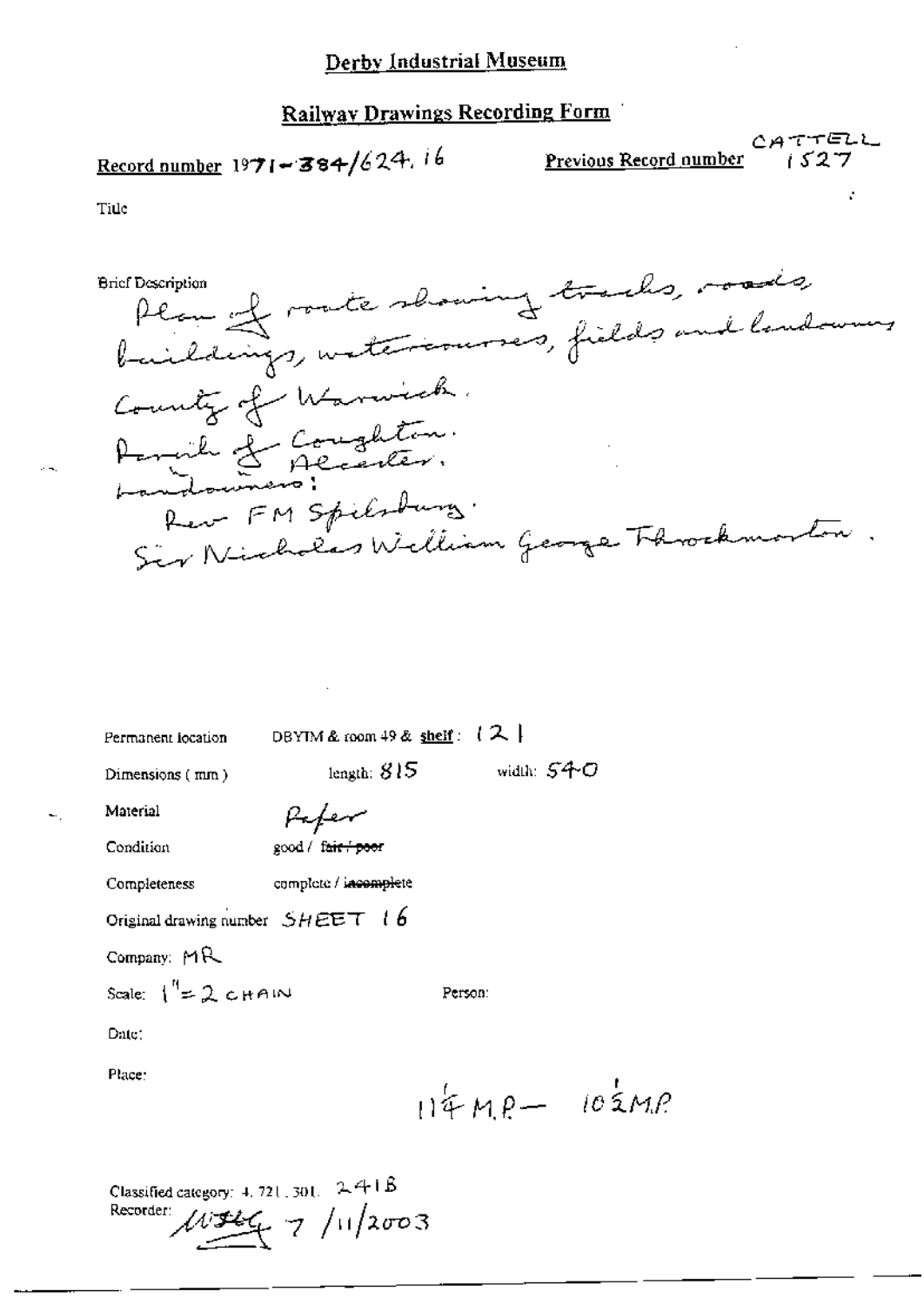#### Derby Industrial Museum

### Railway Drawings Recording Form

## Record number 1971-384/624.

CATTELL Previous Record number

 $1527$ 

Title

Plan of rate showing tracks, roads, **Brief Description** County of Warnick. Parinich of Alcenter bandonners; Marquis of Hertford. Rev-FA Crow. Wilcox Charity. Messos R Harbidge & W Brandis. Richard Fisher. Rew FM Spilsburg.

| Permanent location                          | DBYIM & room 49 & shelf $: 72$     |  |
|---------------------------------------------|------------------------------------|--|
| Dimensions (mm)                             | width: $540$<br>length: $815$      |  |
| Material                                    | Pefer                              |  |
| Condition                                   | good / fair / poer                 |  |
| Completeness                                | complete / incomplete              |  |
|                                             | Original drawing number $SHEET$ 15 |  |
| Company: $MR$                               |                                    |  |
| Scale: $\int_{0}^{1} = 2 \cosh 4\omega$     | Person:                            |  |
| Dute:                                       |                                    |  |
| Place:                                      |                                    |  |
|                                             | $12Me-114Me$                       |  |
|                                             |                                    |  |
| Classified category: $4.721$ , 301, $2.41B$ |                                    |  |

Recorder:  $10966$  7/11/2003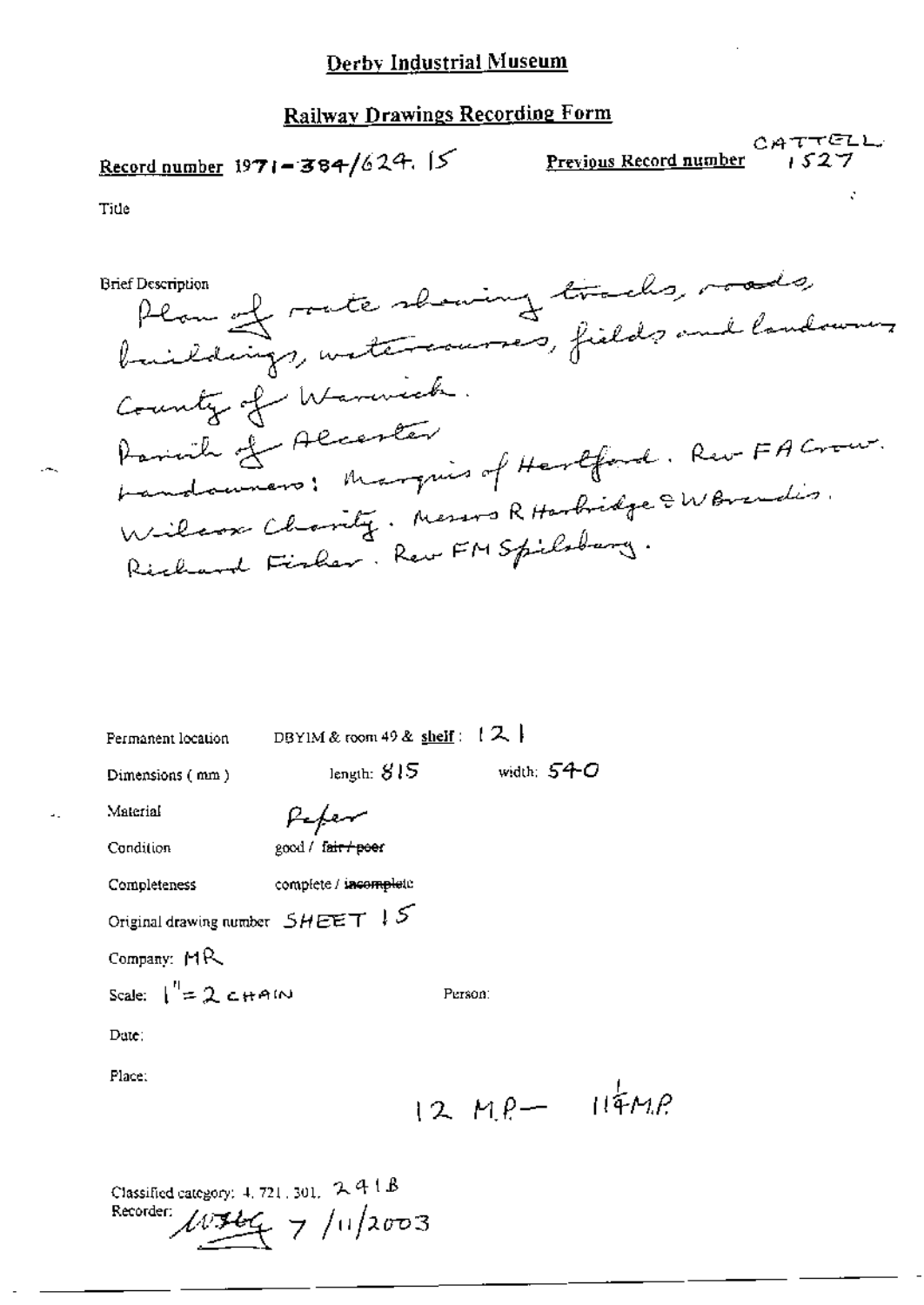CATTELL Previous Record number

1527

Title

Plan of rate showing tracks, roads, **Brief Description** buildings, watercourses, fields and landowing County of Warwick. Paraille of Alcenter. bandowners: Marquis of Hertford, SBallard. Brandis Charity Frantees, Frustees of Alcenter Baptist Chapel. Station, acidings & zumstern & GWR from Bearley. Minerva Needle Words, WAllwood 9 Son.

width:  $540$ 

DBYIM & room  $49$  & shelf:  $12$ Permanent location

Dimensions (mm)

Paper

length:  $515$ 

Condition

Material

good / fair / poor

Completeness complete / incomplete

Original drawing number SHEET 14

Company: MR

Scale:  $\int_0^R = 2 cH A/N$ 

Date:

Place:

 $12^{3}$  TMP  $-$  12 MP Alcenter Station

Person:

Classified category: 4, 721, 301,  $24 + 6$ Recorder:  $103666$  7/11/2003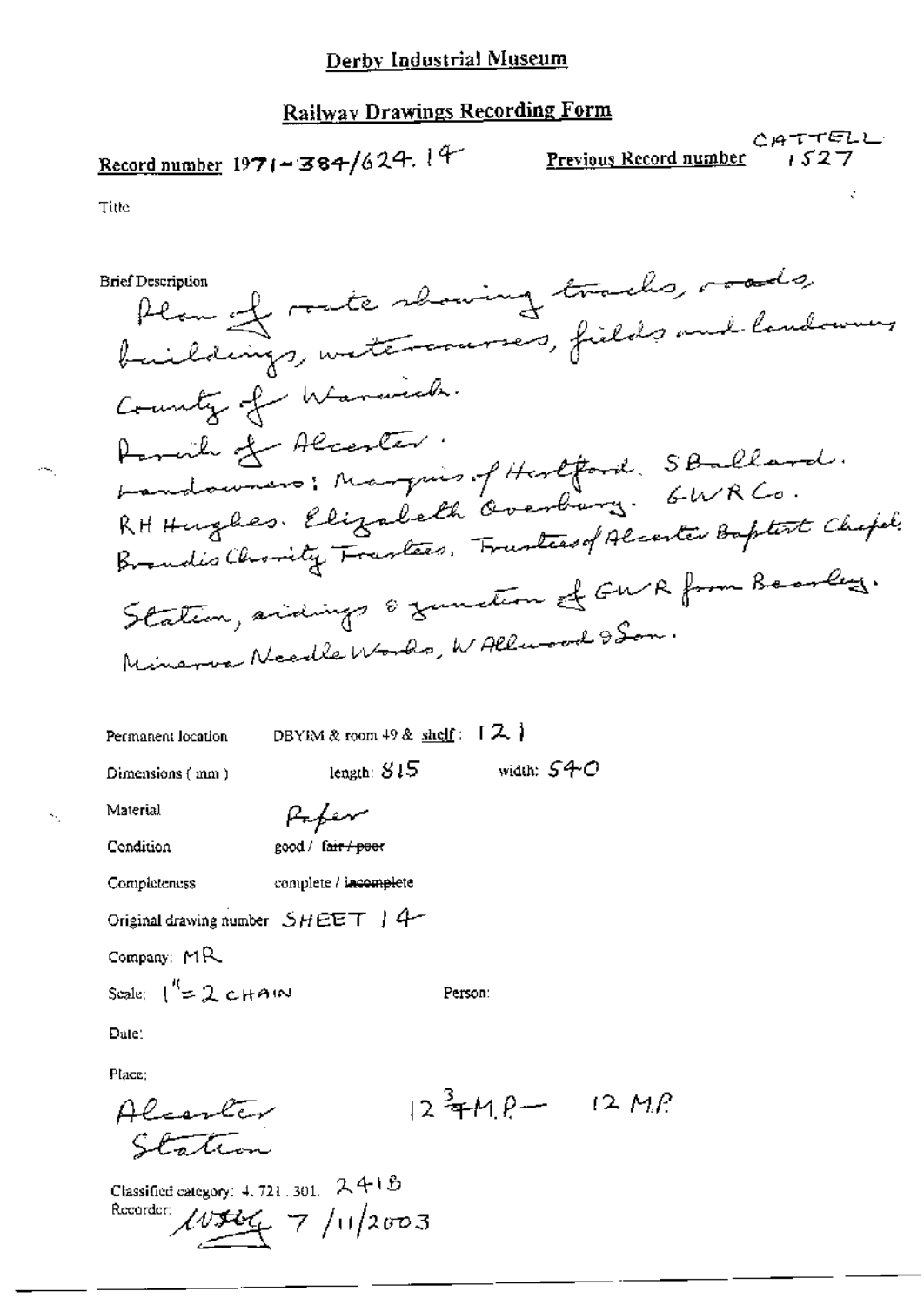## Record number 1971-384/624.13

CATTELL<br><u>Previous Record number</u> 1527

Title

Plan of rate showing tracks, roads, **Brief Description** County of Warnisch.<br>Parcile of Arrows: Parish of Alcenter.<br>Margueso ! Hartford: SENWG Floratmotor. S Ballard. One revealed of River Arrow. DBYIM & room 49 & shelf:  $[2]$ Permanent location length:  $815$ width:  $540$ Dimensions (nm) Paper Material

Condition

good / fair / poor

complete / incomplete Completeness

Original drawing number  $SHEET$  13

Company: MR

Scale:  $1^{n}$  = 2 cHAIN

Date:

Place:

 $13^{1}$   $24MP - 124MP$ 

Person:

Classified category:  $4.721.301.$   $241B$ Recorder  $\mu$  544 7 /11/2003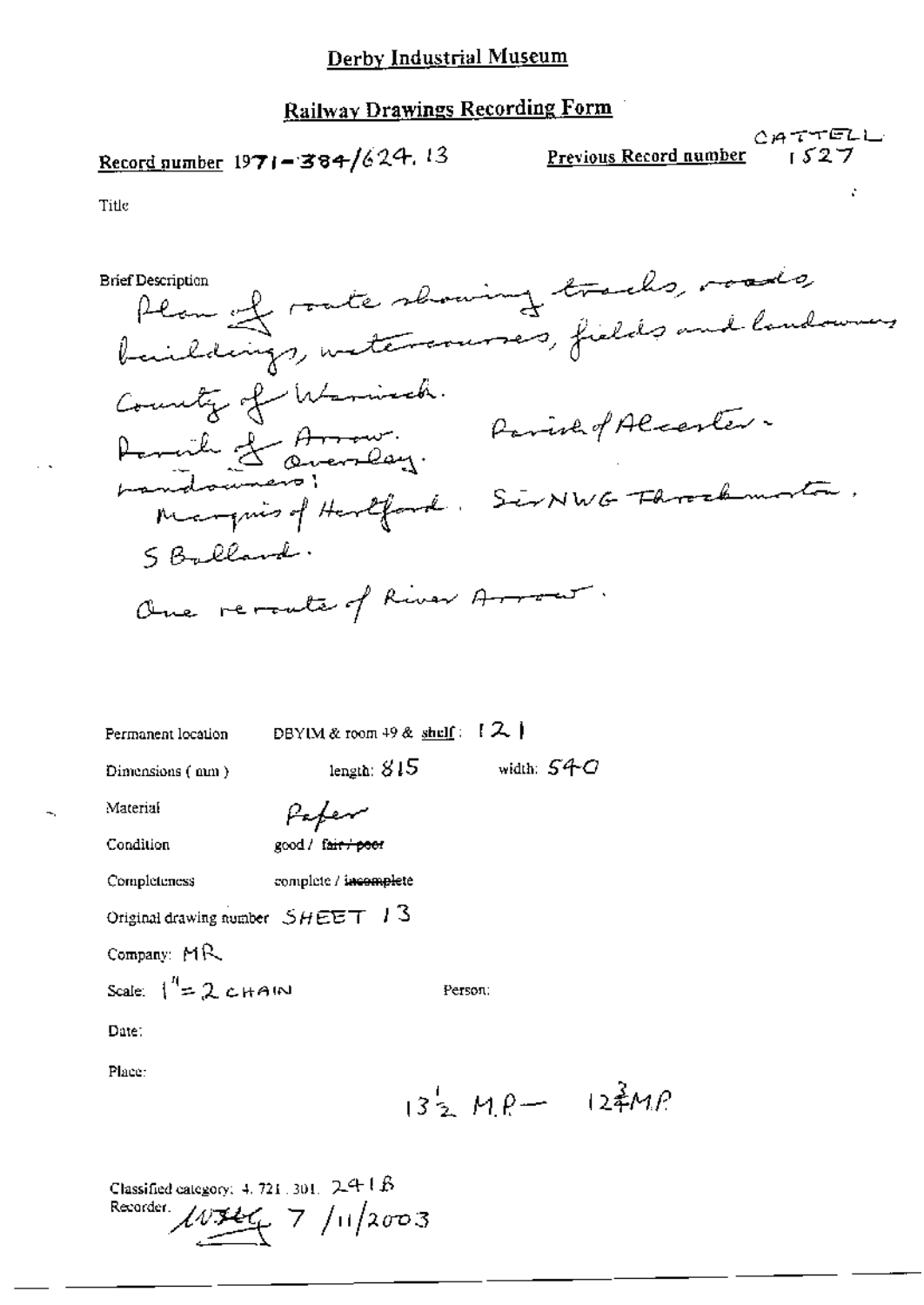# Record number 1971-384/624.12

CATTELL<br>Previous Record number (527

ć

Title

| <b>Brief Description</b>            |                                                      | Plan of rate showing tracks, made,<br>baildings, with sources, fields and landown, |
|-------------------------------------|------------------------------------------------------|------------------------------------------------------------------------------------|
|                                     | County of Warmech<br>Assint of Arrow.<br>Landowners: | Rassich of Overslay.                                                               |
|                                     | Marques of Hartford.<br>Sir Nicholas William George  |                                                                                    |
|                                     |                                                      | River Arrow diverted in two places.                                                |
| Permanent location                  | DBYIM & room 49 & shelf: $[2]$                       |                                                                                    |
| Dimensions (mm)                     | length: $815$                                        | width: $54-C$                                                                      |
| Material                            | Pefer                                                |                                                                                    |
| Condition                           | good / f <del>air / pee</del> r                      |                                                                                    |
| Completeness                        | complete / incomplete                                |                                                                                    |
| Original drawing number $5HEET$   2 |                                                      |                                                                                    |
| Company: MR                         |                                                      |                                                                                    |

Person:

Scale:  $1^{n}$  = 2 chain

Date:

Place:

 $144MP - 132MP$ 

Classified category: 4, 721, 301, 2, 41, B Recorder:  $11/1566$  7/11/2003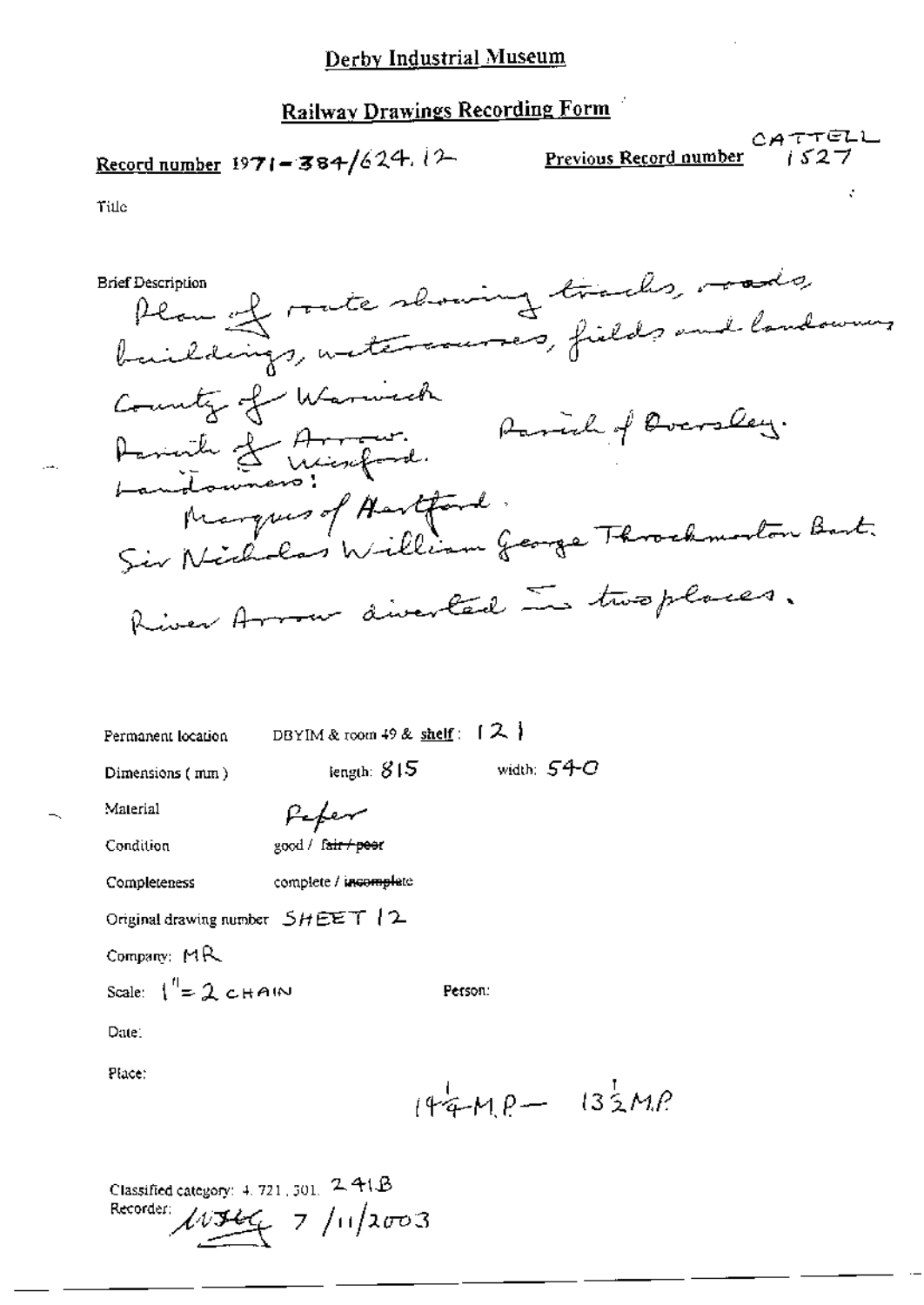## Record number  $1971 - 384/624.11$

 $CATTELL$ Previous Record number

Title

Plan of route showing tracks, roads, **Brief Description** buildings, watercourses, fields and landowners County of Warnick Daniele Salfond Priors, Parish of Winford.<br>Landowners: Manquis of Hertford. Station & riding. River Arrow crossed

DBYIM & room 49 & shelf:  $(2)$ Permanent location

length:  $315$ 

Dimensions (mm)

Paper

Condition

Material

Completeness

Original drawing number  $SHEET$  |

Company: MR

Scale:  $1^{n}$ = 2 cHAIN

Date:

Place:

Wescford

Classified category: 4, 721, 301,  $2418$ Recorder:  $1.7/11/2003$ 

Person:

width:  $540$ 

 $15 MP - 144 MP$ 

good / fair / peer

complete / incomplete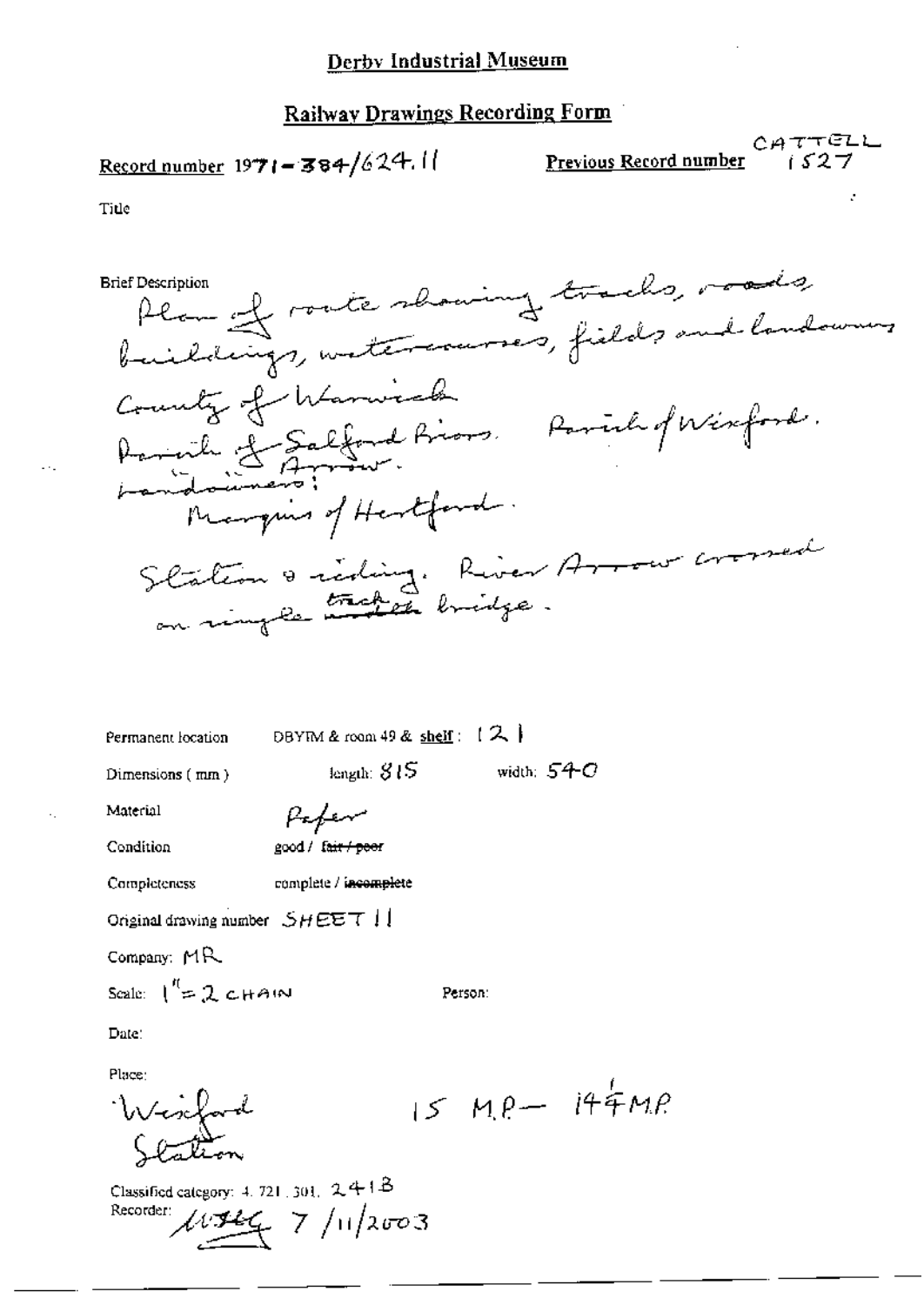## Derby Industrial Museum

## **Railway Drawings Recording Form**

|      | Record number 1971 - 384/632 | CATTELL<br><b>Previous Record number</b> $\rightarrow$ 347 |
|------|------------------------------|------------------------------------------------------------|
| Tide |                              | GROOM JUNCTION, SCHEME FOR NEW STATION,                    |

**Brief Description** 

 $\sim$ 

| Permanent location      | DBYIM & room 49 & shelf : 1 2                     |              |
|-------------------------|---------------------------------------------------|--------------|
| Dimensions (mm)         | $length:$ $\sim$                                  | width: $480$ |
| Material                | Traca poter                                       |              |
| Condition               | ge <del>ud≁ fair</del> / poor j<br>Disintegrated. |              |
| Completeness            | camplete / incomplete                             |              |
| Original drawing number |                                                   |              |
| Company:                |                                                   |              |
| Scale:                  | Person:                                           |              |
| Date∶                   |                                                   |              |
|                         |                                                   |              |

Place:

Broom Jen

Classified category: 4.721.301. 2.4-1.B<br>Recorder:<br> $\mathcal{U}\left(\frac{1}{2}\right)$   $\mathcal{U}\left(\frac{1}{2}\right)$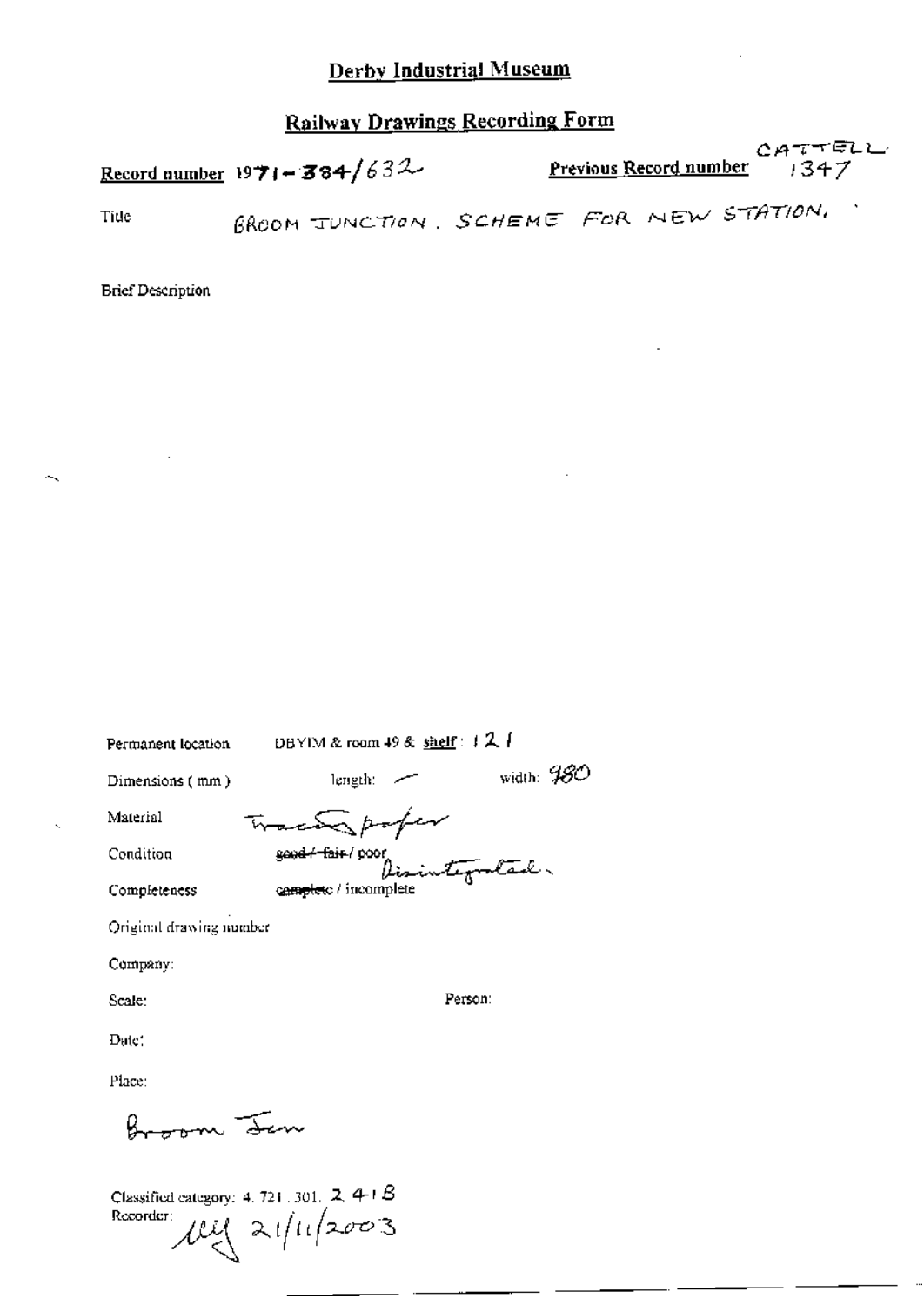## Record number  $1971 - 384/624.10$

CATTELL Previous Record number  $1527$ 

Title

Plan of rate showing tracks, roads, **Brief Description** buildings, watercourses, fields and landowners County of Warnick Acrivile of Salford Aros. Manquino of Hertford . Line from Strafford on Avon zones at South Jan. Trumbable, income platform, ridings. DBYIM & room 49 & shelf :  $(2)$ Permanent location length:  $815$ width:  $540$ Dimensions (mm) Material Pafer Condition good / fair / poor complete / incomplete Completeness Original drawing number  $SHEET/0$ Company: MR Scale:  $1^{\prime\prime}=2$  chain Person: Date: Place:

Broom Tanction  $154P - 15MP$ Scation

Classified category: 4, 721, 301, 241B Recorder:  $1.744$   $7/11/2003$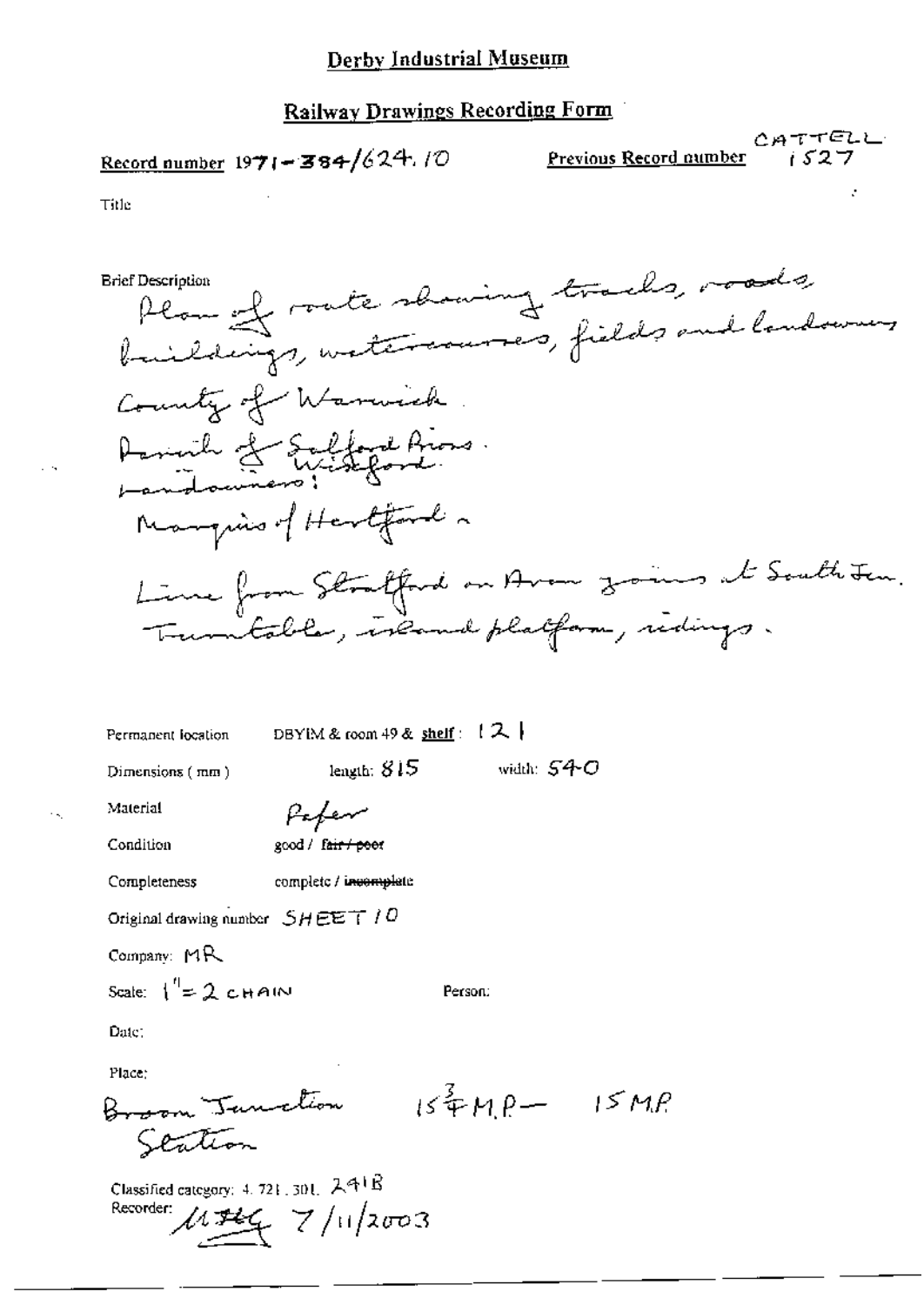## Record number 1971-384/624.9

Previous Record number

 $CATTELL$ 

Title

Alan of route showing tracks, roads, **Brief Description** baildings, watercourses, fields and landowners County of Warnick. Permile of Salford Priors. Landouners, Rev S general. Marquis of Hertford.

DBYIM & room 49 & shelf:  $[2]$ Permanent location length:  $815$ width:  $540$ Dimensions (mm) Material Paper Condition 200d / fait / poor Completeness complete / incomplete Original drawing number  $SHEET$   $9$ Company: MR Scale:  $1^{n}$  = 2 cHAIN Person: Date: Place:  $162MP - 157MP$ Classified category:  $4.721.301.$  2, 4  $\in$   $\beta$ 

Recorder:  $1/2003$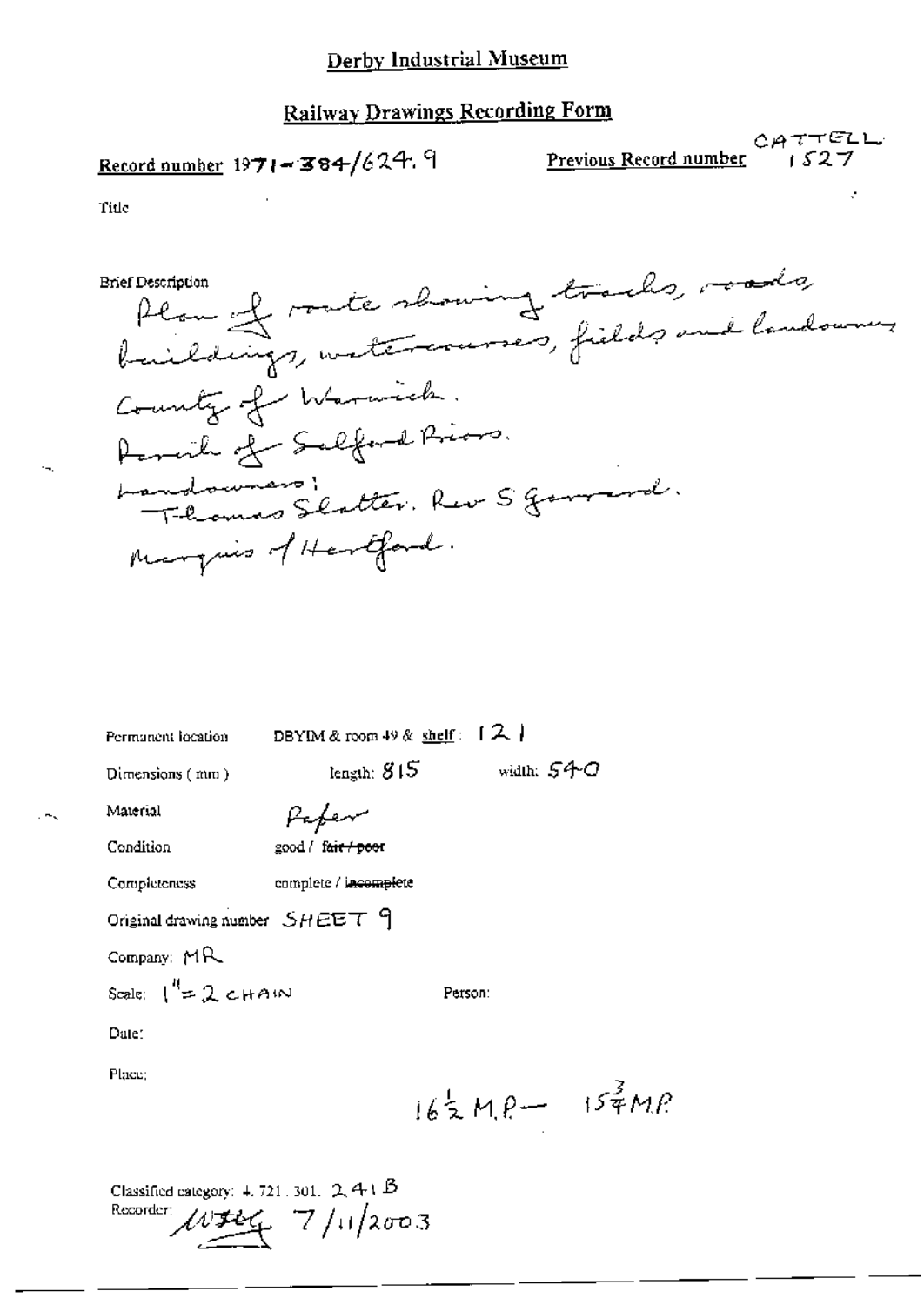#### Derby Industrial Museum

## **Railway Drawings Recording Form**

# Record number  $1971 - 384/624.8$

こんててどしし Previous Record number

 $1527$ 

Title

Plan of route showing tracks, roads, **Brief Description** baildings, watercourses, fields and landowners County of Warnich. County of Worcester. Parcile of Cleave Prior. Damile of Salford friend. bandowners; JHogwood. Thoughton. TB Formes. Exclusivationl Commissioners. Rev S gammerd. HB Scotter, TScotter. Stations ridings. Local brook diverted,

width:  $540$ 

Регзол:

Permanent location

DBYIM & room  $49$  & shelf:  $12$ 

length:  $815$ 

Dimensions (mm)

Paper

Condition

Material

good / fair / poor complete / incomplete

Completeness

Original drawing number  $SH$  EET  $S$ 

Company: MR

Scale:  $1'' = 2$  chain

Place:

Date:

 $174 MP - 162 MP$ Salford Bions State

Classified category: 4, 721, 301, 241.B Recorder:  $11/166$  7/11/2003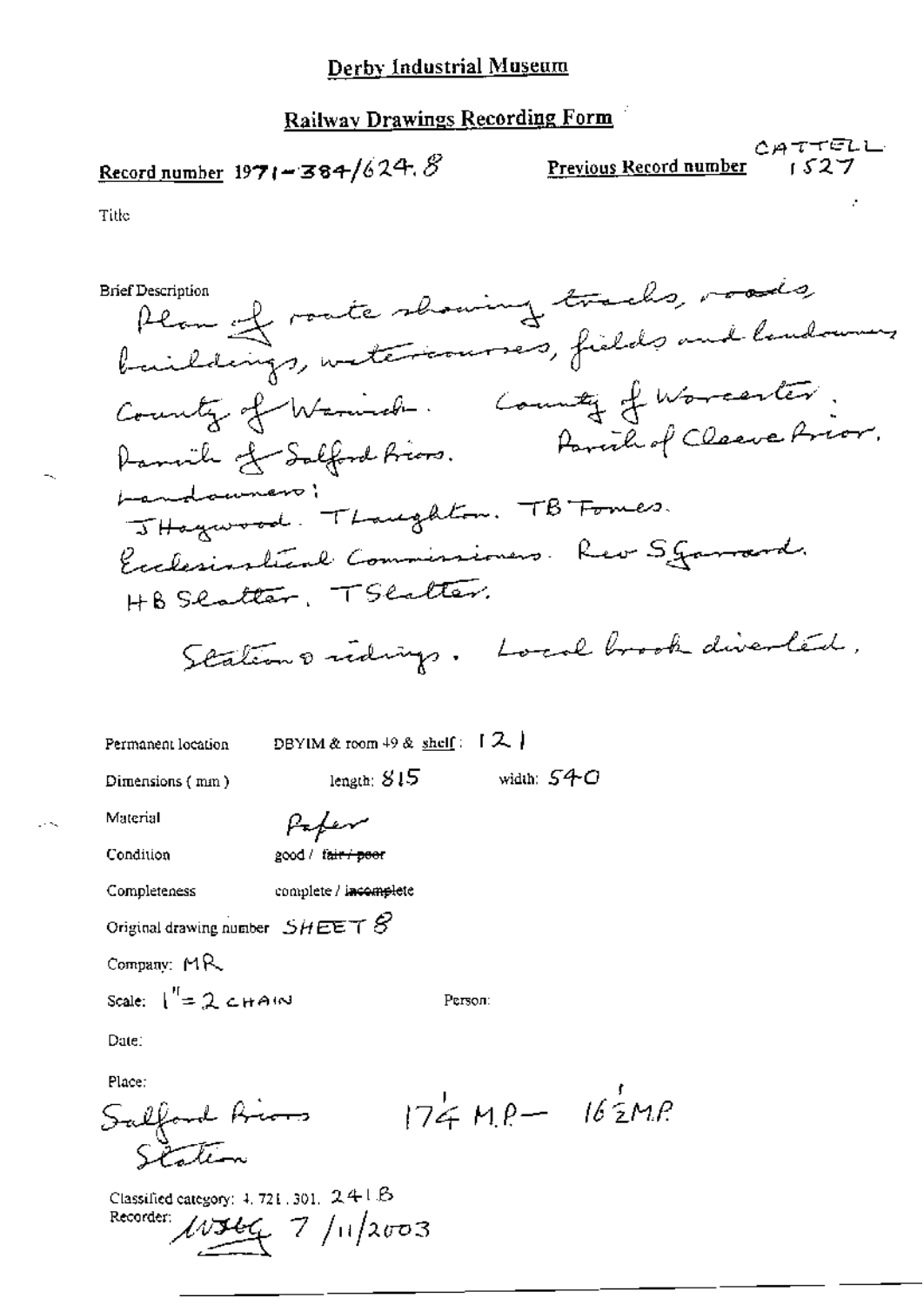#### Derby Industrial Museum

### Railway Drawings Recording Form

## Record number 1971-384/624.7

CATTELL Previous Record number

 $1527$ 

Title

Plan of rate showing tracks, roads **Brief Description** County of Worcester. County of Worwick Landouvers: "John Eyston. John Hogewood.

| Permanent location                        | DBYIM & room $49$ & shelf: $(2)$ |                   |  |
|-------------------------------------------|----------------------------------|-------------------|--|
| Dimensions (mm)                           | tength: $815$                    | width: $540$      |  |
| Material                                  | Kefer                            |                   |  |
| Condition                                 | good / fair / poor               |                   |  |
| Completeness                              | complete / incomplete            |                   |  |
| Original drawing number $SHEET$ 7         |                                  |                   |  |
| Company: MR                               |                                  |                   |  |
| Scale: $1'' = 2$ CHAIN                    |                                  | Person:           |  |
| Dute:                                     |                                  |                   |  |
| Place:                                    |                                  |                   |  |
|                                           |                                  | $18$ MP $-$ 174MP |  |
| Classified category: 4, 721, 301, $2 + B$ |                                  |                   |  |

Recorder:  $11266$  7/11/2003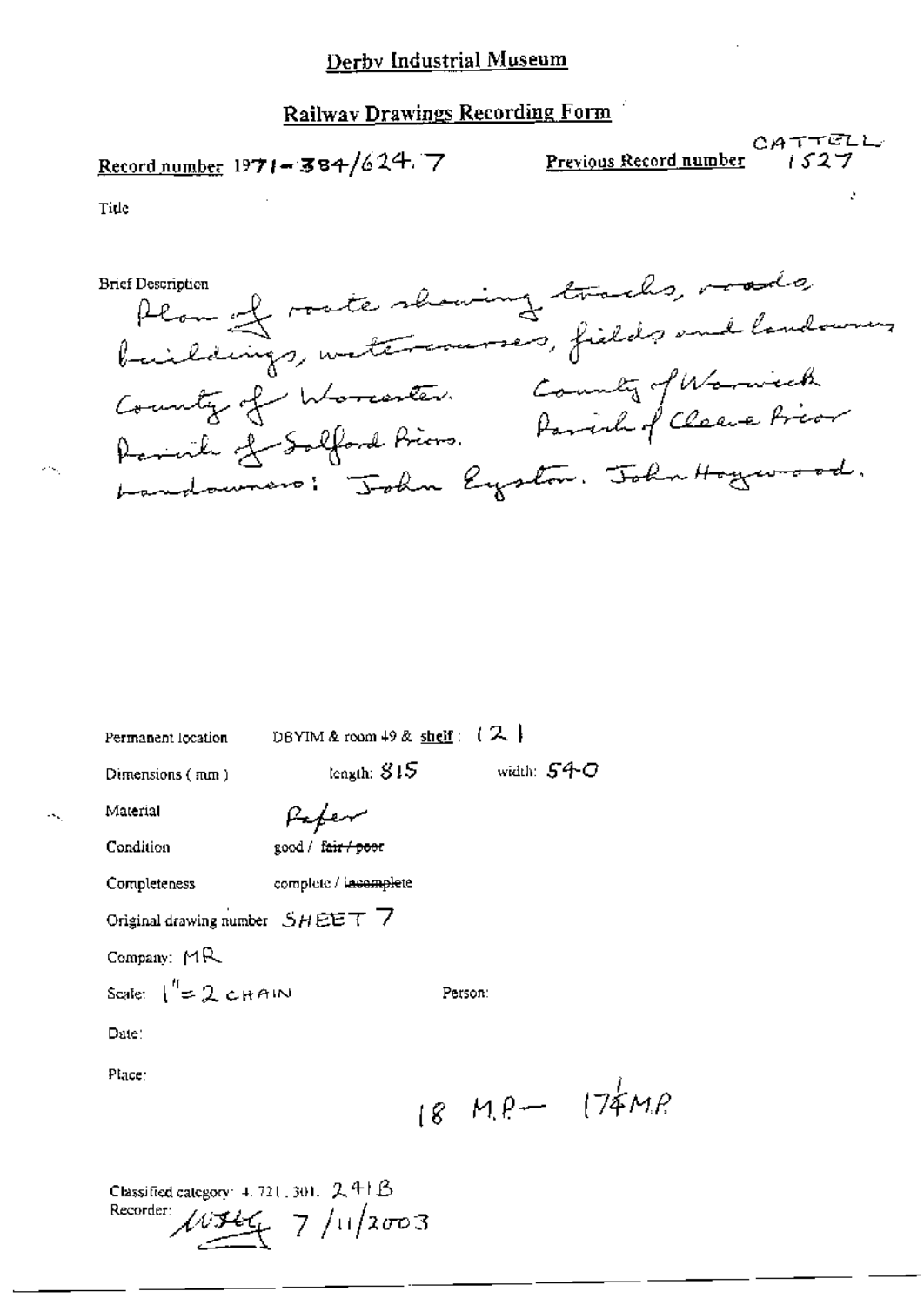## Record number  $1971 - 384/624.6$

CATTELL Previous Record number

Title

**Brief Description** 

Plan of rate showing tracks, roads, baildings, with courses, fields and landown, County of Worcester. County-flerenwich. Parish of Harrington. Parish of Salford. Priors. Landsuners; Messos Manselle & Woodward. WM Coulthwest & HL Antochus. George Malin Veneralle Archdescon Barble, Exclasiastical Commissioners, B Bonford. Caroline Rettipler Edwin, John Lyston.

width:  $540$ 

Station and niding.

Permanent location

DBYIM & room  $49$  & shelf :  $[2]$ 

- length:  $815\,$ 

Dimensions (mm)

Paper

Condition

Material

good / fair / poor

Completeness complete / incomplete

Original drawing number  $SHEET$  6

Company:  $MR$ 

Scale:  $\int_0^{\eta} 2C_H A(\omega)$ 

Date:

Place:

 $18^{\frac{3}{4}}$  $M^{\rho}$   $18MP$ Havenington  $SFT$ 

Person:

Classified category:  $4, 721, 301, -2, 4, 1, 5$ Recorder  $\mu$  544 7/11/2003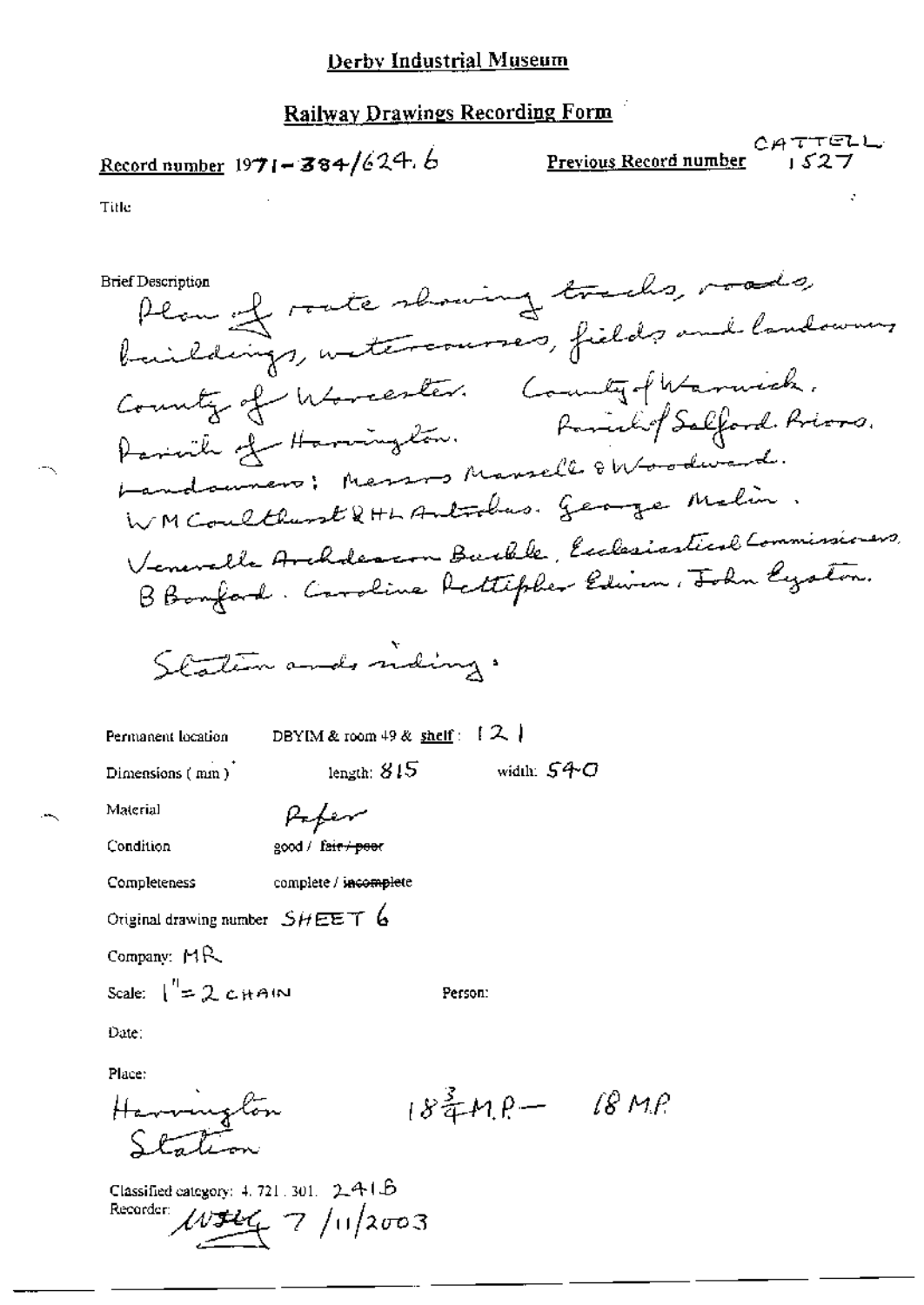# CATTELL<br>Record number 19**71-384/**624.5 Previous Record number *1527*

ð.

Title

 $\sim$   $\sim$ 

Breit Description

\nThen 
$$
+
$$
 route a learning threads, needs

\nlineally and tendency

\nSimilarly, whether

\nCounty of *Monten* (Formenley Methods and knowledge)

\nPerinik  $+$  Intingler.

\nFormal numbers: *complement* 8 *Heurichles*

\nFrom *Conclthunst* 9 *th Antiolus*

\nATC. Bemford.

Permanent location DBYIM & room 49 & shelf:  $12$ 

Dimensions (mm) length:  $815$  width:  $54-O$ 

Material Paper

Condition good / fair / poer

Completeness complete / incomplete

Original drawing number  $SHEET S$ 

Company' MR

Scale:  $\int_{0}^{\pi}$   $\approx$  2, c.  $\mu$   $\approx$  1.03

Date:

Place

 $192MP - 184MP$ 

Classified category: 4.721.301.  $241B$ <br>Recorder:  $\mu$  15 g 7 /H/2003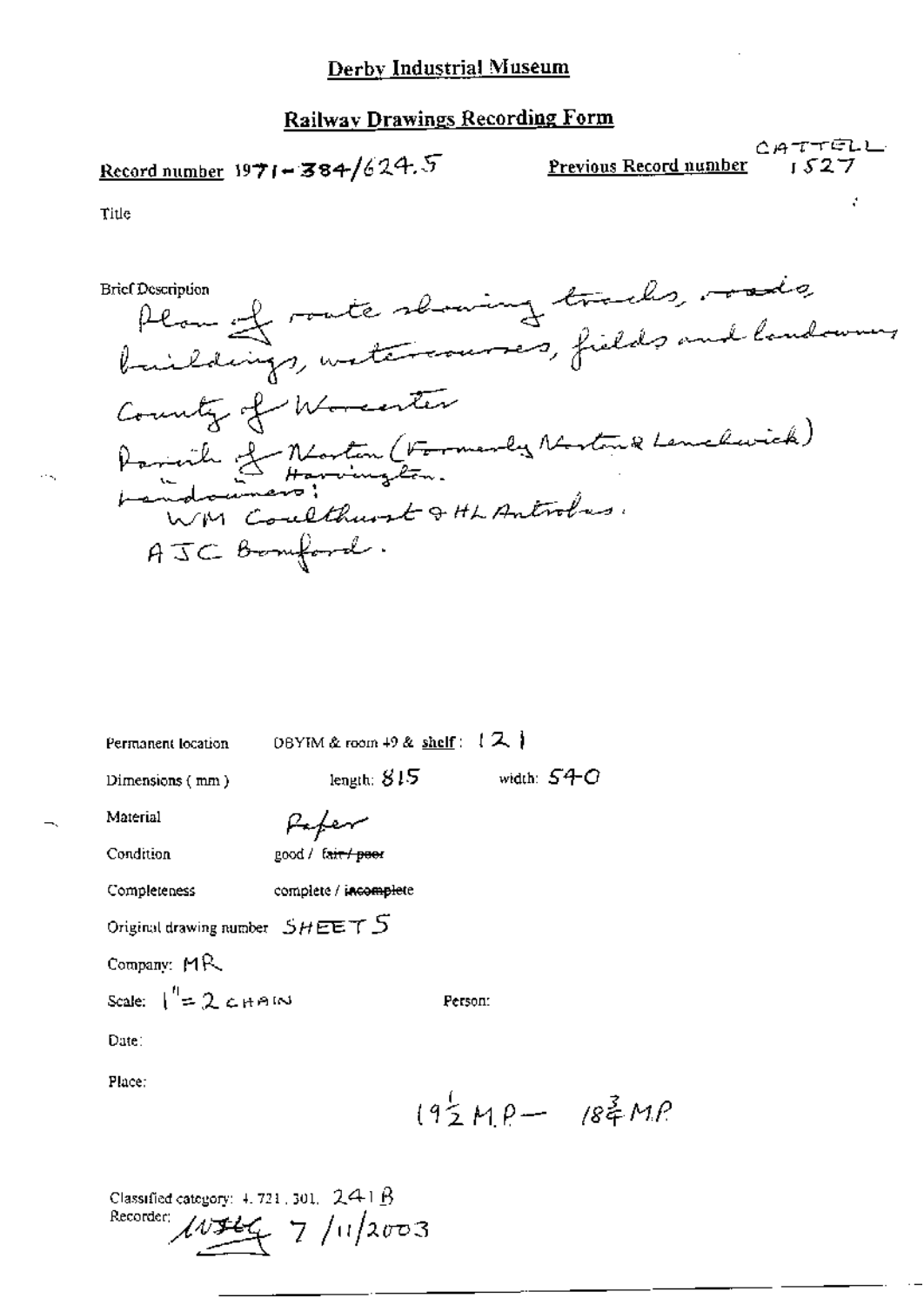Record number  $1971 - 384/624.4$ 

CATTELL<br>Previous Record number 1527

Title

**Brief Description** 

Plan of route shaming tracks, roads County of Worcester. Damink J. Norton (Formerly Norton & Lenchwick) Thomas Colmone Pubile. Adjustent River Avon.

Permanent location

DBYIM & room 49 & shelf:  $[2]$ 

length:  $815$ 

Dimensions (nun)

Paper

Condition

Material

good / fair poor

complete / incomplete

Completeness

Original drawing number  $SHEET$   $4-$ 

Company: MR

Scale:  $\int_0^R = 2cHAM$ 

Date:

Place:

 $204MP - 192MP$ 

Person:

width,  $540$ 

Classified category:  $4.721.301.$   $2.4 \pm 6$ Recorder  $1/2003$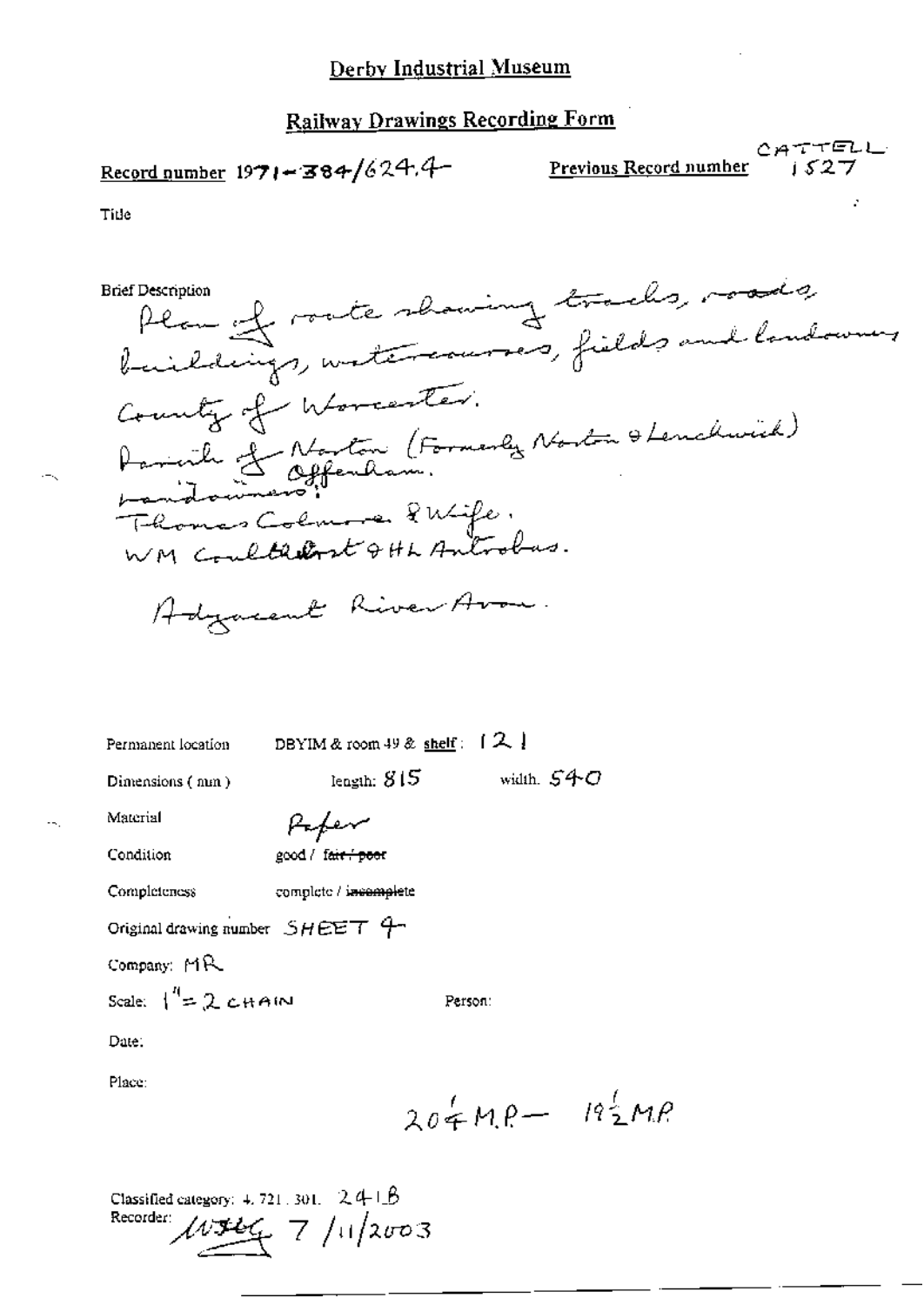Record number  $1971 - 384/624.3$ 

CATTELL Previous Record number

Title

Plan of rate showing tracks, roads **Brief Description** County of Worcester. Ramente et AllSaints. Parail of Naston (Formerly) Edward Charles Rudge. Thomas Colmore& Wife. Level crassing or near hiver Avou

width:  $54-$ O

Permanent focation

DBYIM & room 49 & shelf:  $(2)$ 

leugth:  $815$ 

Dimensions (mm)

Perfer

Condition

Material

good / fair / peer

complete / incomplete

Completeness

Original drawing number  $SHEET$  3

Company: MR

Scale:  $\int_{0}^{1} = 2$  chain

Date:

Place:

 $21MP - 204MP$ Blancys Lame

Person:

Classified category: 4, 721, 301,  $241B$ Recorder  $\mu = 7 / \frac{1}{2003}$